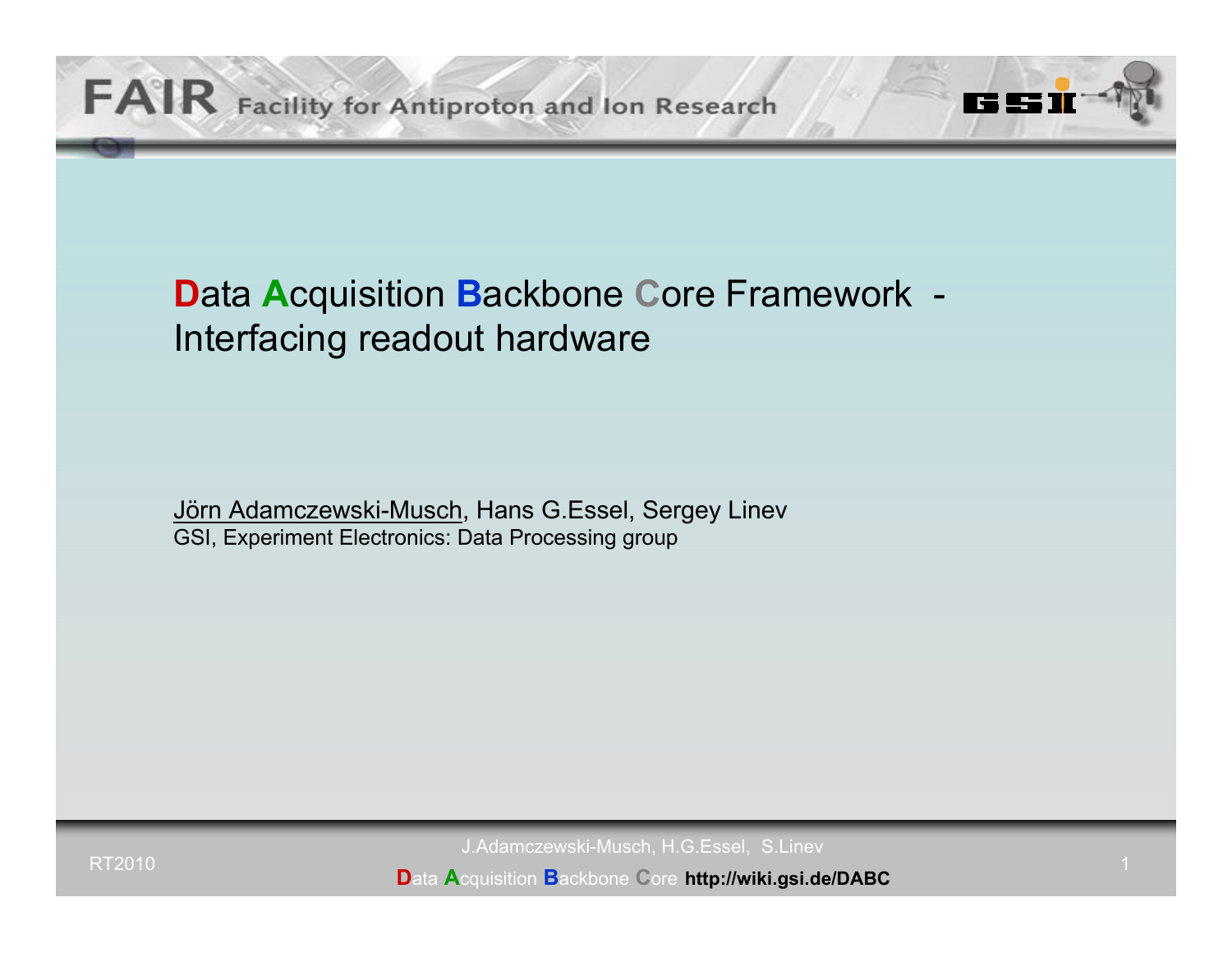



- •**DABC Framework overview**
- •**Device and Transport interface**
- •**Usage and Configuration**
- • **Implementation Example 1: PEXOR (PCIe optical receiver)**
- • **Implementation Example 2: CBM** "Active Buffer Board" (PCIe)
- •**Summary and Outlook**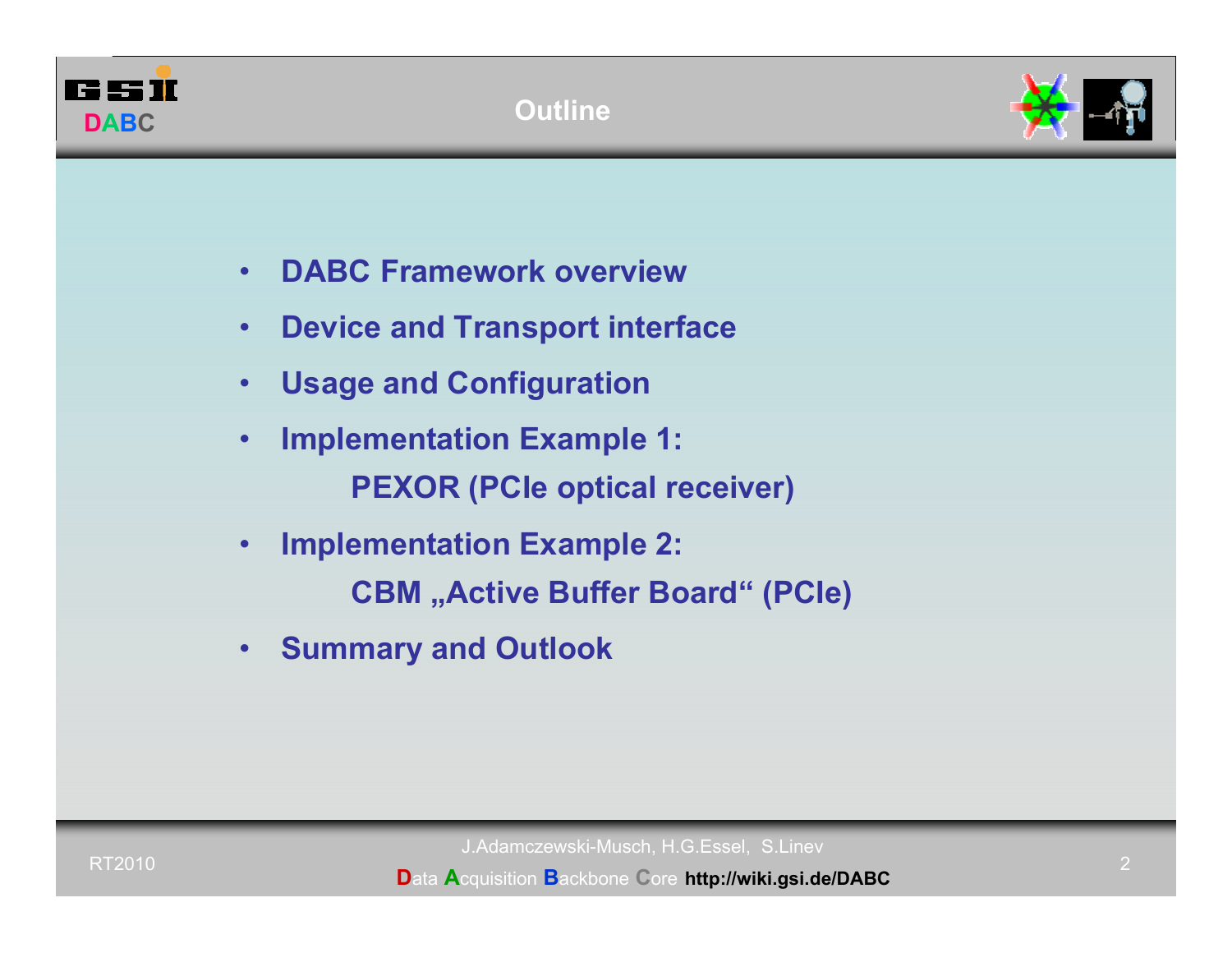



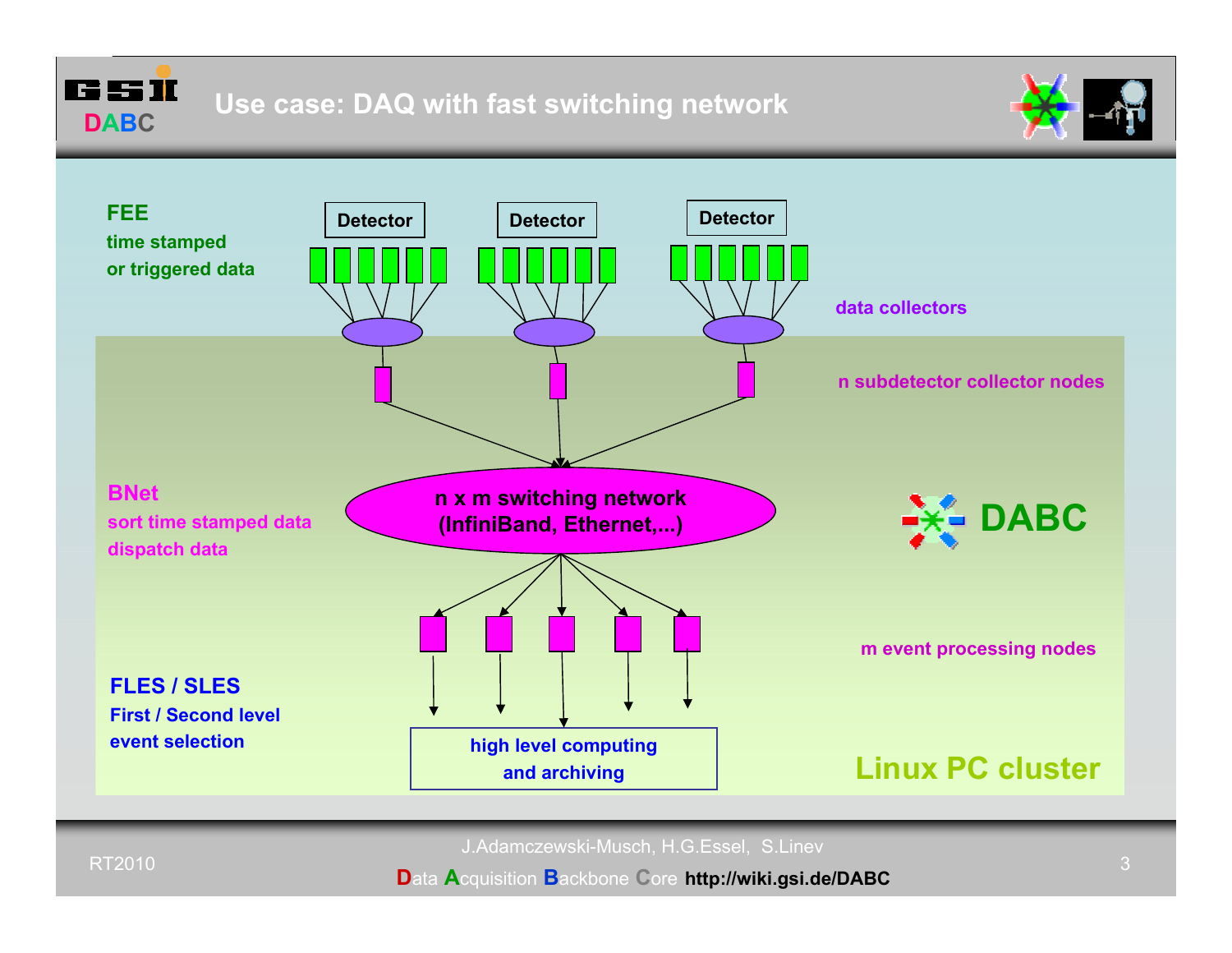



- •**"General purpose" DAQ software framework**
- • **Goal: collect and process data over fast networks triggered or time-stamped front-ends**
- •**Environment: PC with Linux**
- **Plain C++ based core**
- $\bullet$  **(user) plug ins for**
	- **data formats and processing**
	- **data input and output**
	- **control system (DIM, Java GUI)**
- • **Supports established GSI production DAQ system MBS**
	- **data links to MBS readout nodes (Lynx OS)**
	- **file I/O with MBS \*.lmd formats**
	- **can emulate MBS data servers -> online analysis**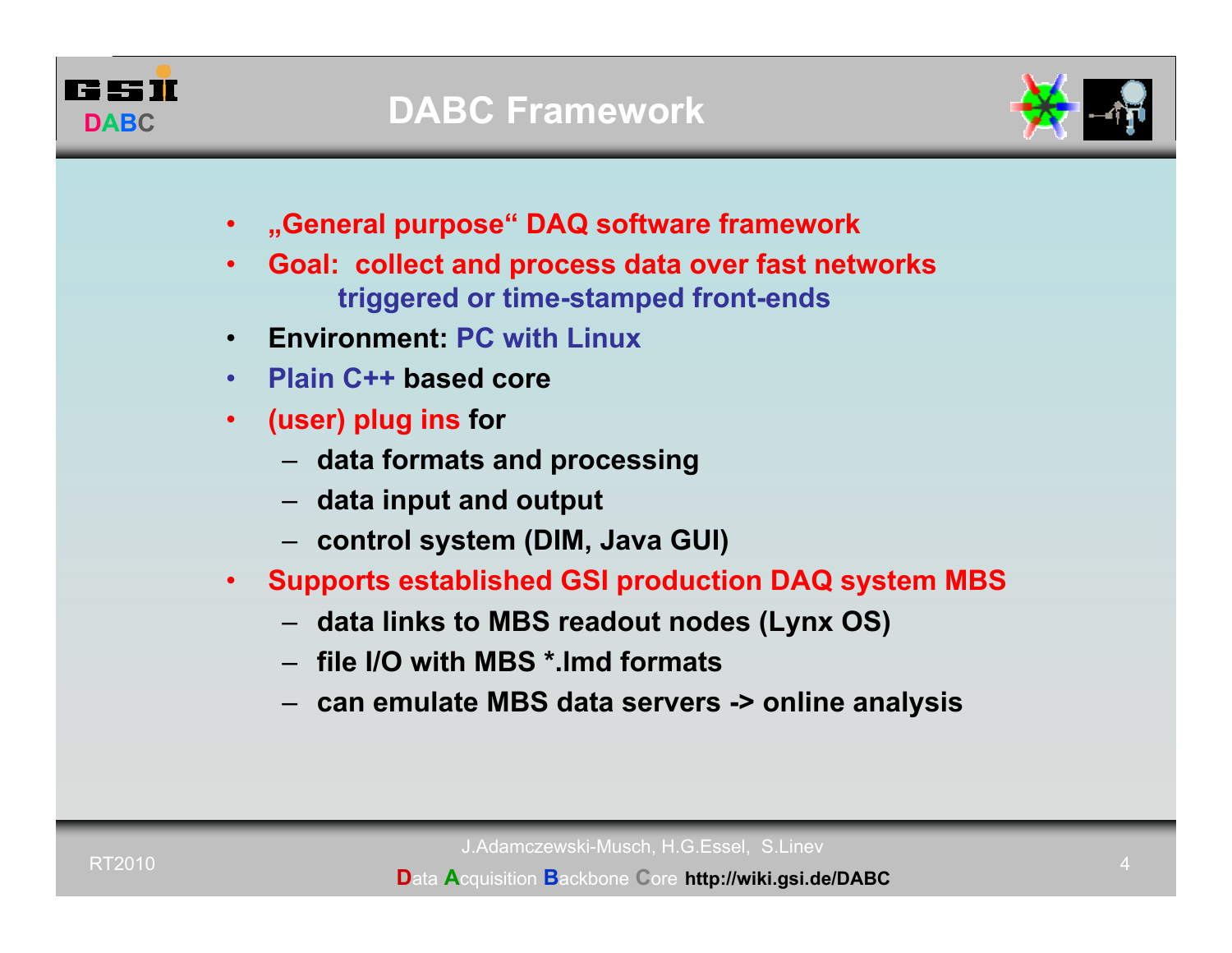



#### **Download via http://dabc.gsi.de**

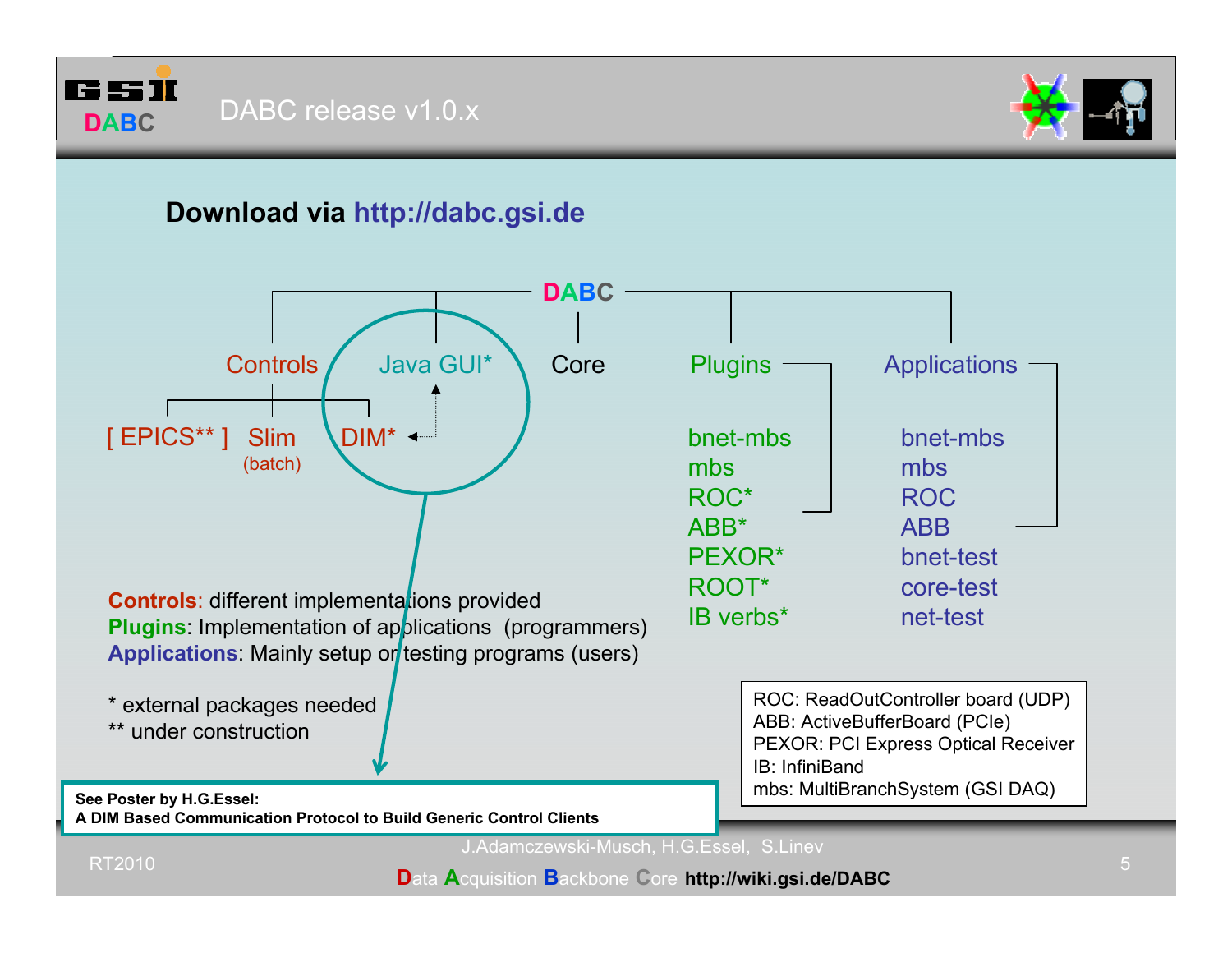



- • **Runtime environment:** 
	- **Worker objects with (optional) shared threads**
		- **=> avoid wait times in mutex, condition, or context switches**
	- **Command objects executed within Worker context**
	- **Commands and event signals dispatched via queues**
- •**Memory pools and Buffer management**
- •**Data processing code in Module objects**
- •**I/O connections in Device objects**
- • **Dataflow via Transport connections between Ports at Modules and Devices**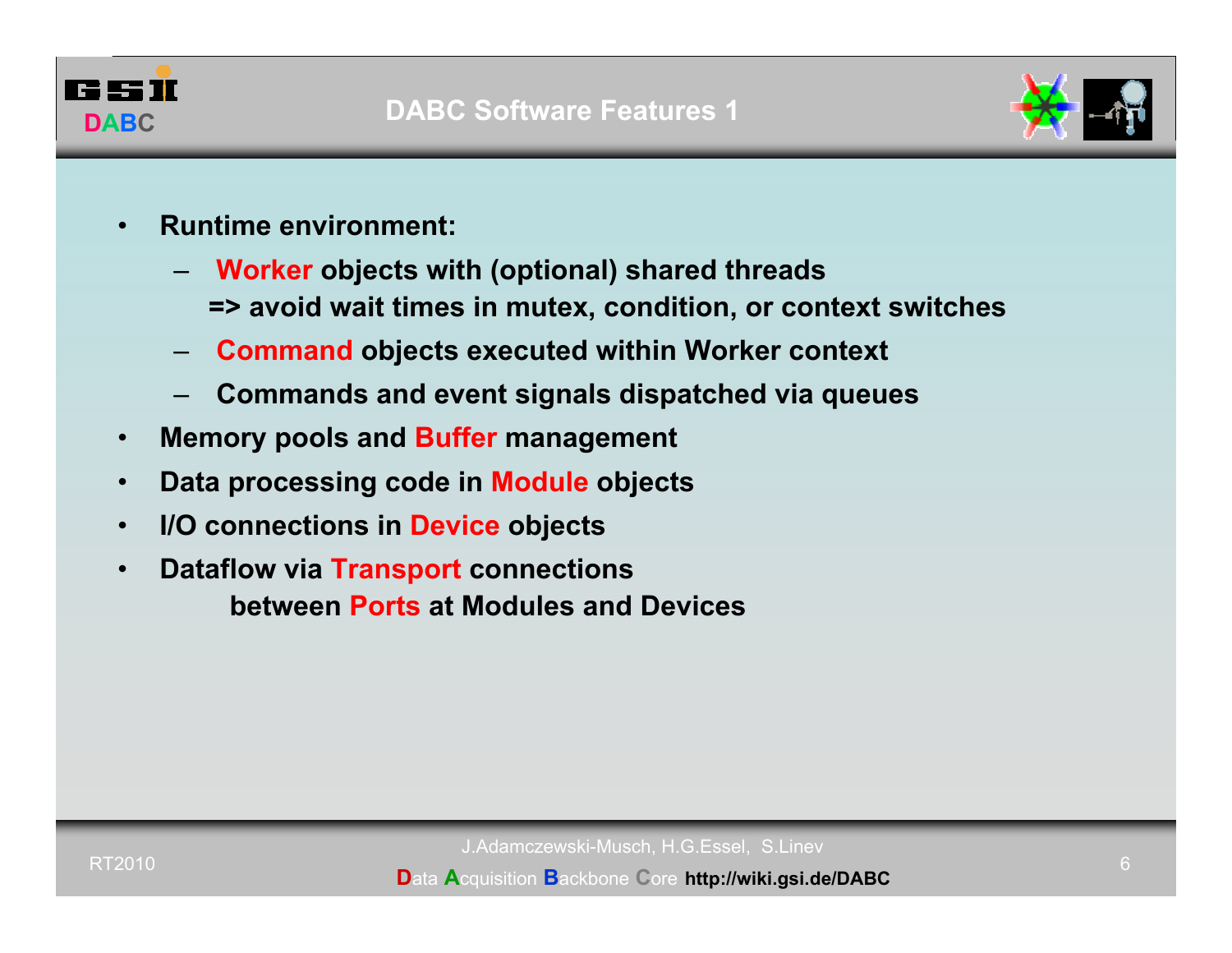



- • **DAQ node is set up by Application singleton**
	- **Implements initialization methods**
		- **for Modules, Devices, connections, memory pool**
	- **Defines Parameter objects, values assignable from XML configuration file**
	- **Re-Implements control state transitions (optional)**
- • **Manager singleton:** 
	- **Object management**
	- **Defines run control state machine**
	- **Implements control system (simple, DIM,...)**
	- **Dispatches Commands to Processor instances**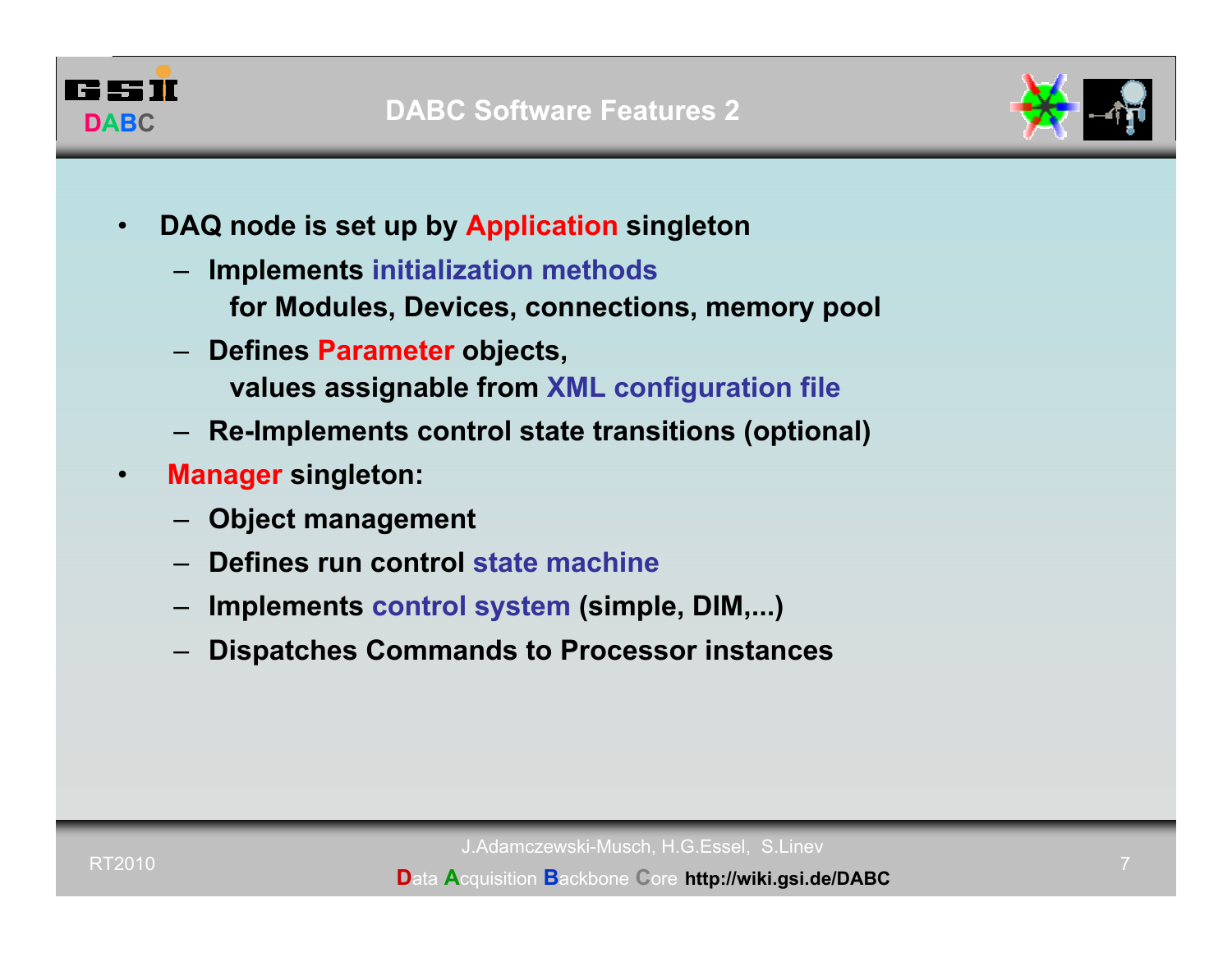

### **Software objects in one DABC node**





J.Adamczewski-Musch, H.G.Essel, S.Linev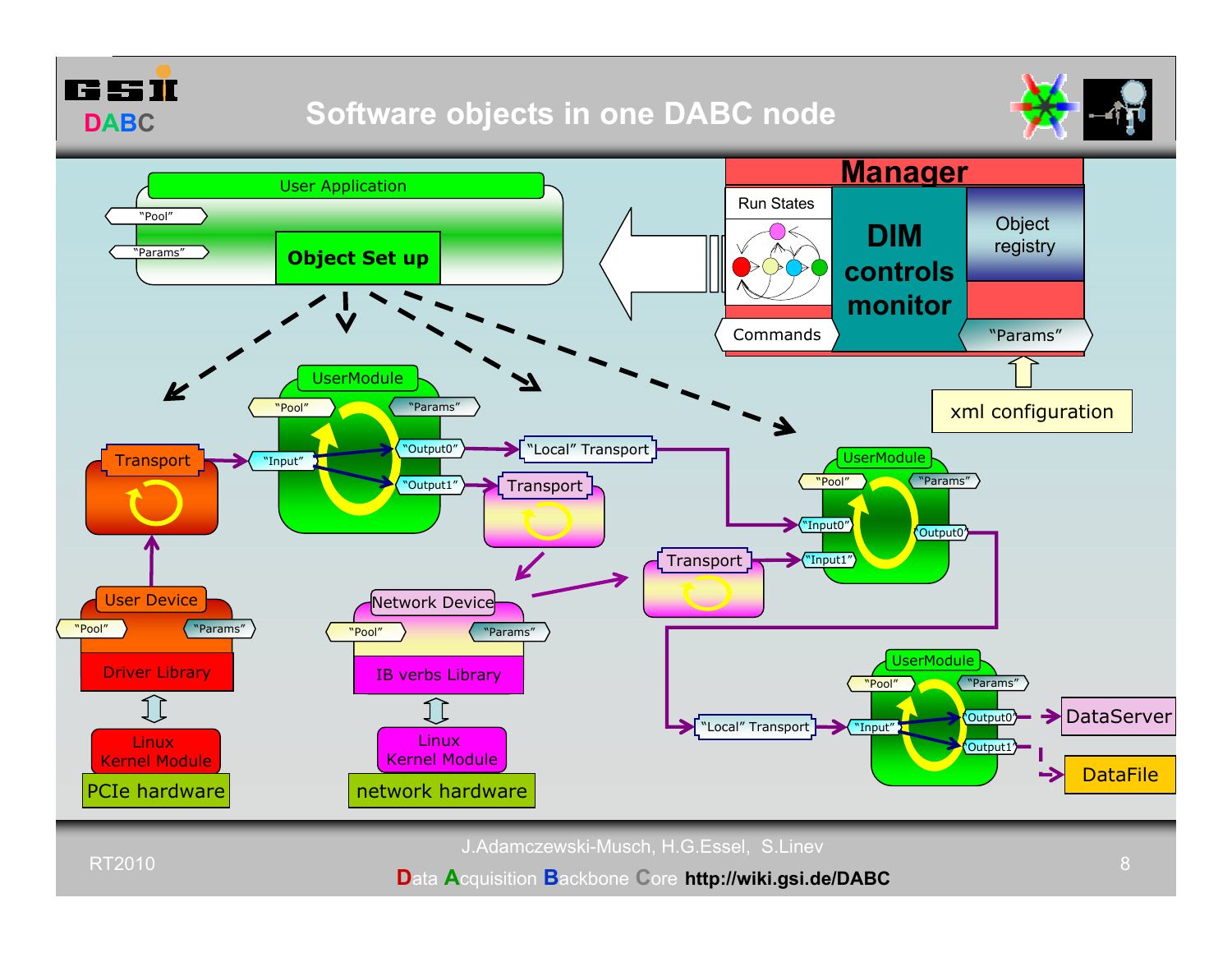



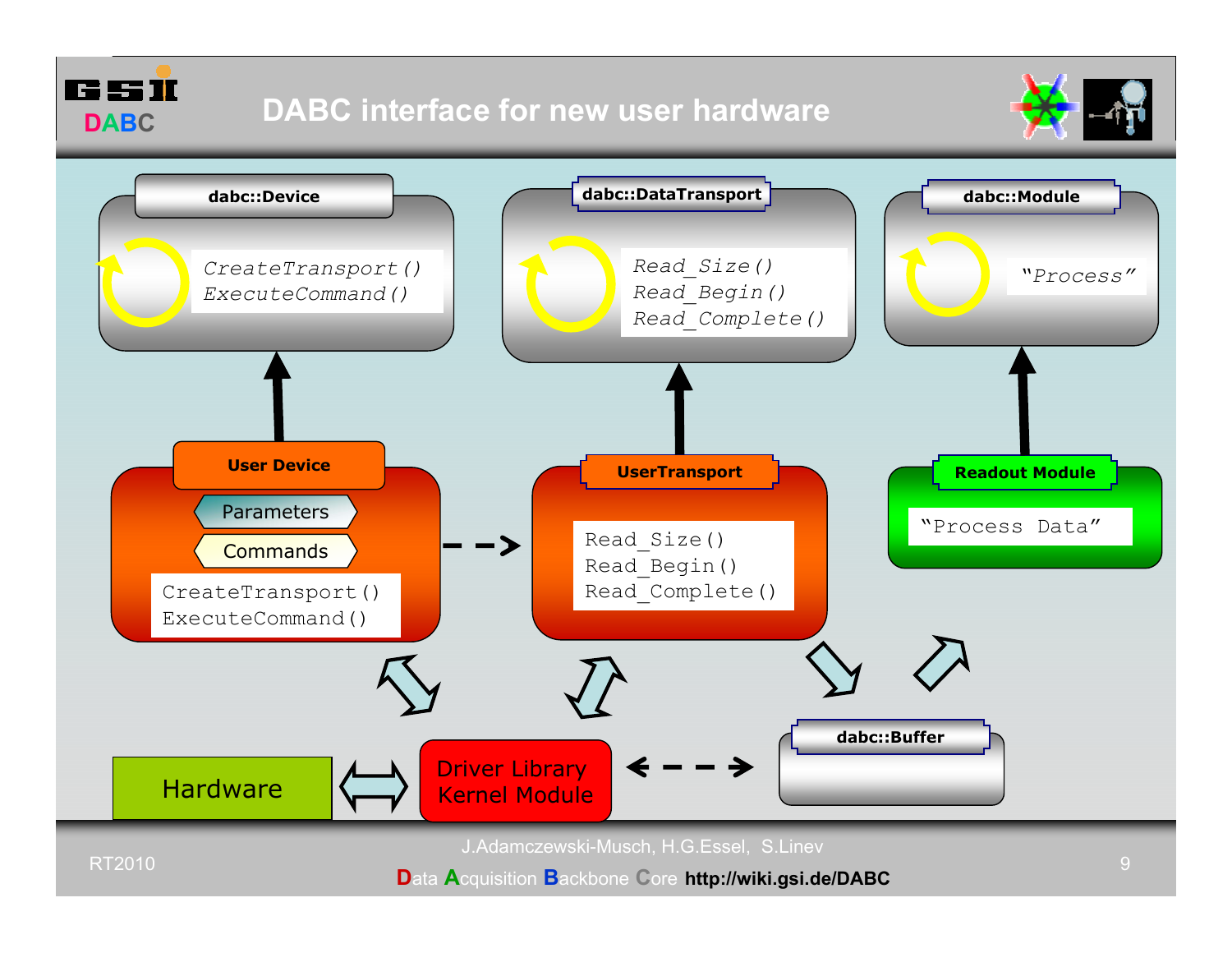



- •**Set up by Parameter objects**
- • **Factory method** *CreateTransport()*
	- **Defines corresponding Transport implementation**
	- **used by framework to connect any Module to this Device**
- • **Method** *ExecuteCommand()*
	- **can implement callbacks for user Commands (Device control)**
	- **runs in dedicated Device thread**
- $\bullet$  **Method** *DoDeviceCleanup()* **invoked by framework at cleanup time**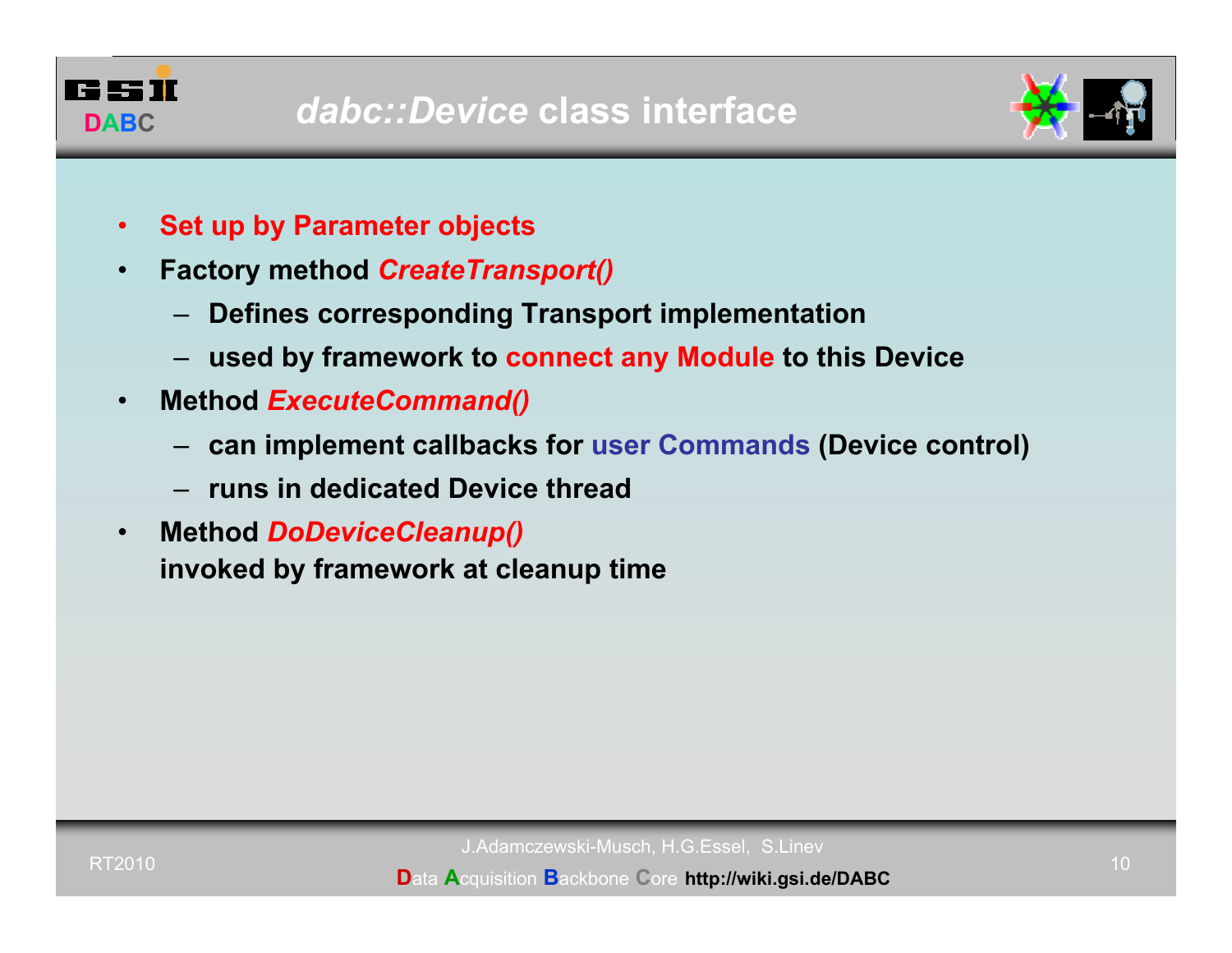



- • **Method** *unsigned int Read\_Size()*
	- **Invoked before each buffer transfer**
	- **Returns size of data to be filled**
- • **Optional: Method** *Read\_Start(dabc::Buffer\*)*
	- –**Invoked at begin of each buffer transfer**
	- **Passes target buffer of requested size**
	- **May initiate transfer to buffer**
	- **Must not wait for transfer completion**
- • **Method** *Read\_Complete(dabc::Buffer\*)*
	- –**Invoked at the end of each buffer transfer**
	- **Passes target buffer of requested size**
	- **Fills target buffer, or waits until filling is complete**

Asynchronous mode (device DMA, DABC double buffers)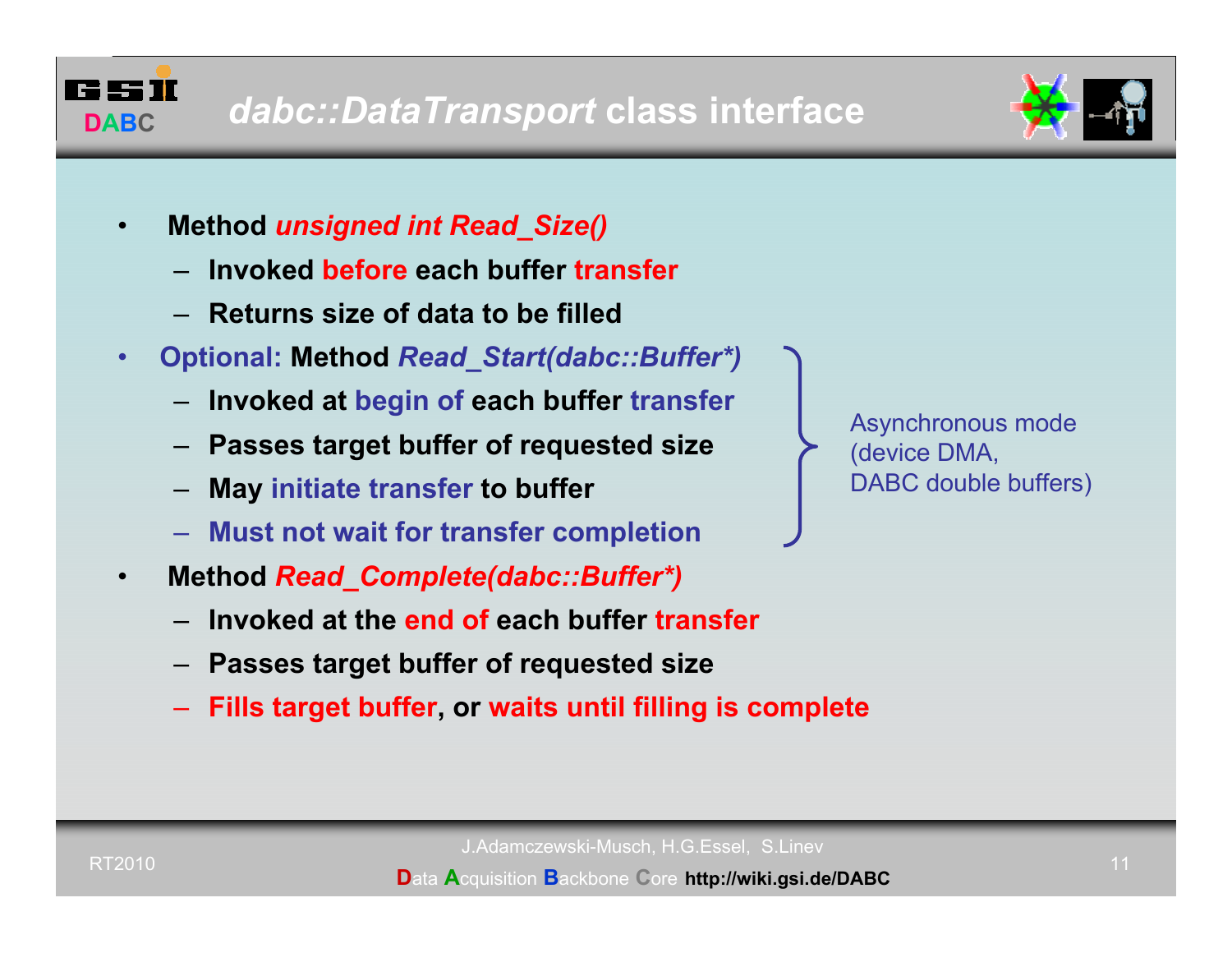

# **DABC Node configuration**

<?xml version="1.0"?><dabc version="1">

<Context name="Pexor-Readout">



DABC Parameter objects:

- •Registered in Application or Modules
- •Values read from XML config
- •Used at (Device) initialization
- •Can be monitored by control system
- • XML syntax with name wildcards (\*) => simplifies set up of many nodes



J.Adamczewski-Musch, H.G.Essel, S.Linev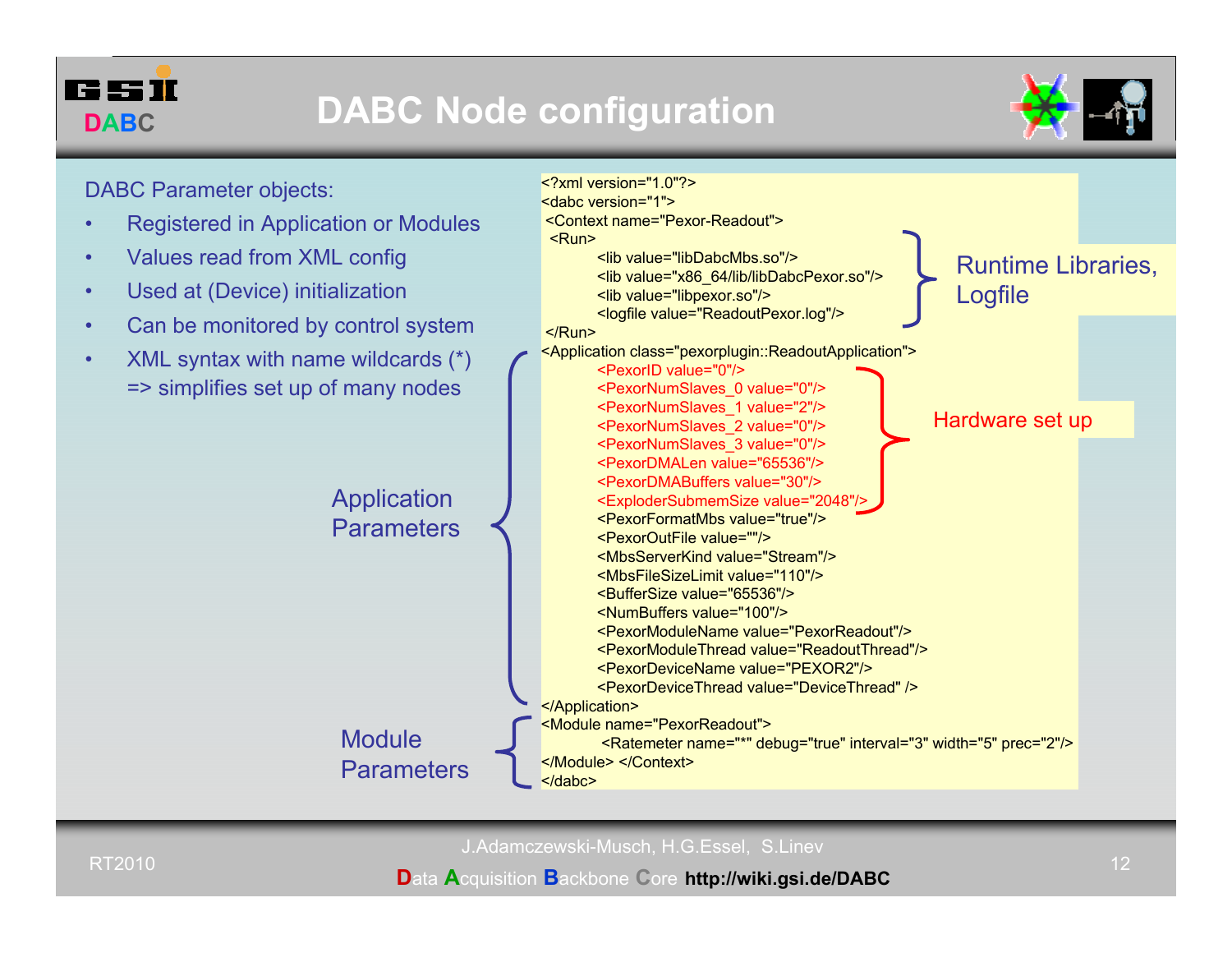



#### Developed by GSI EE: J.Hoffmann, N.Kurz, S.Minami, W.Ott, S.Voltz

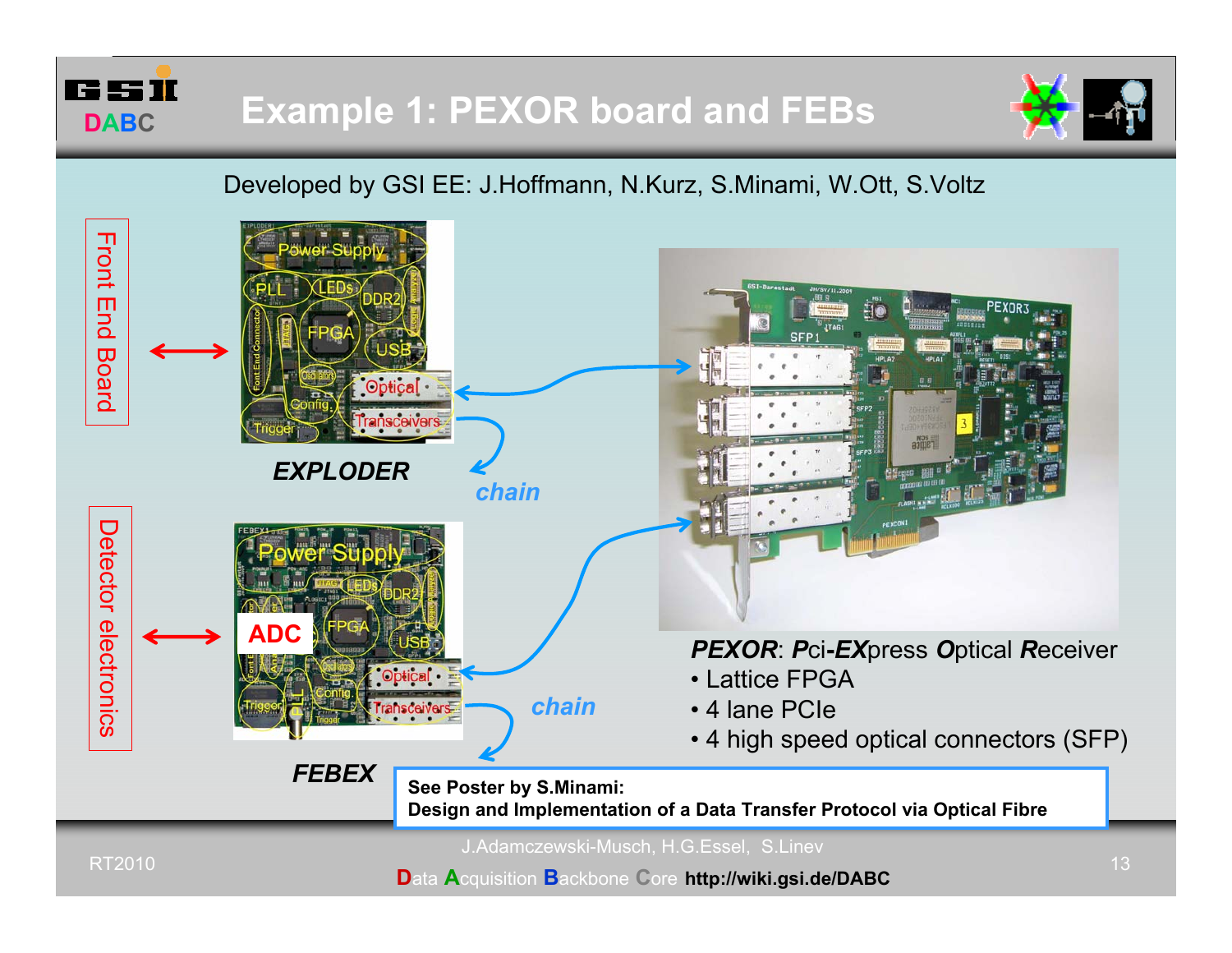r: 95 M **DABC**

# **PEXOR board: Driver and DABC plug-in**



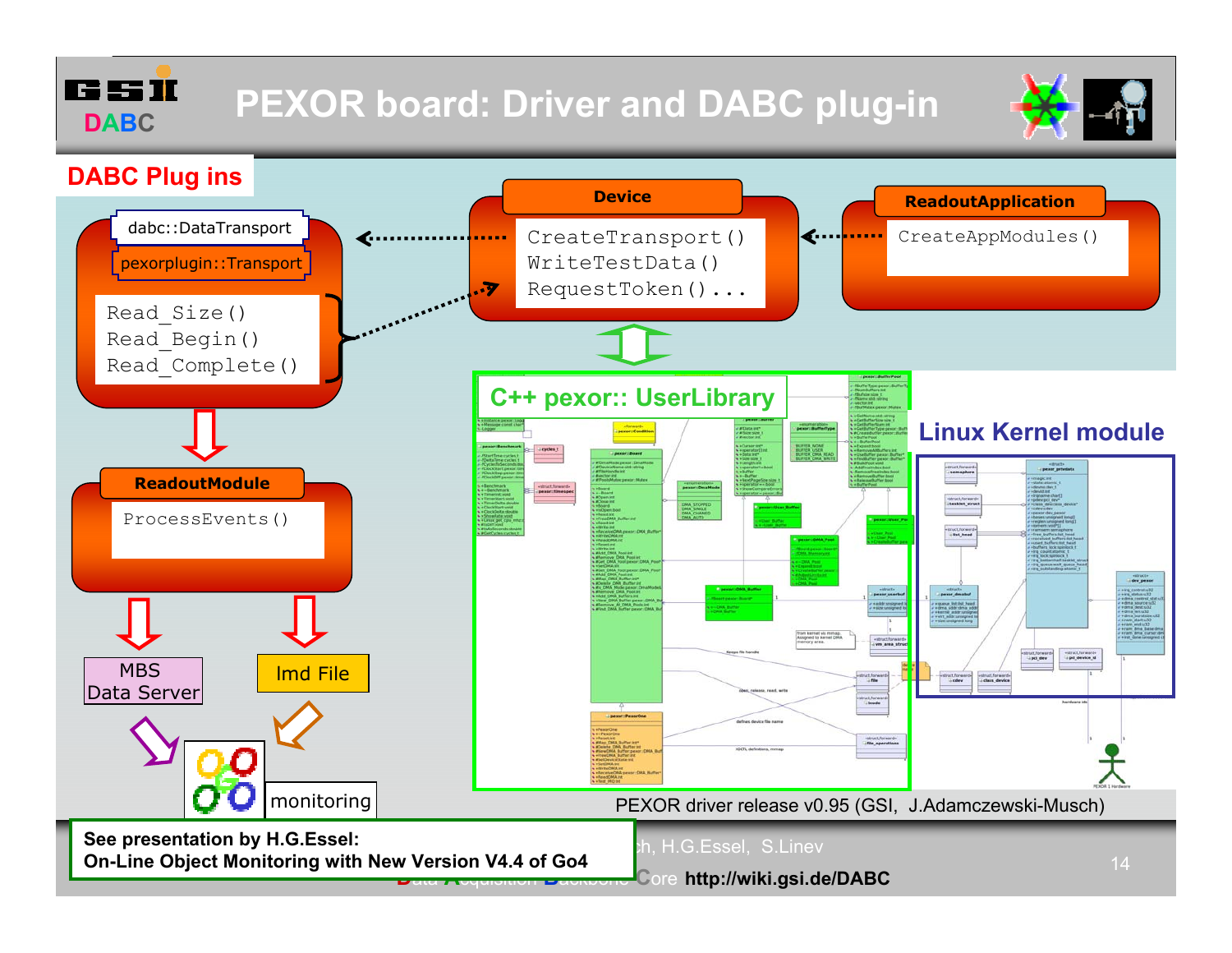

## **PEXOR board tests**





DABC Token Block Readout:

- •data request from 2 frontends chained via 1 SFP and DMA to PC host
- •Polling mode, no trigger IR -> maximum speed
- •Data server + online monitor

-> almost reaching plain test speed of driver library 130 MB/s (2Gbit/s SFP connection)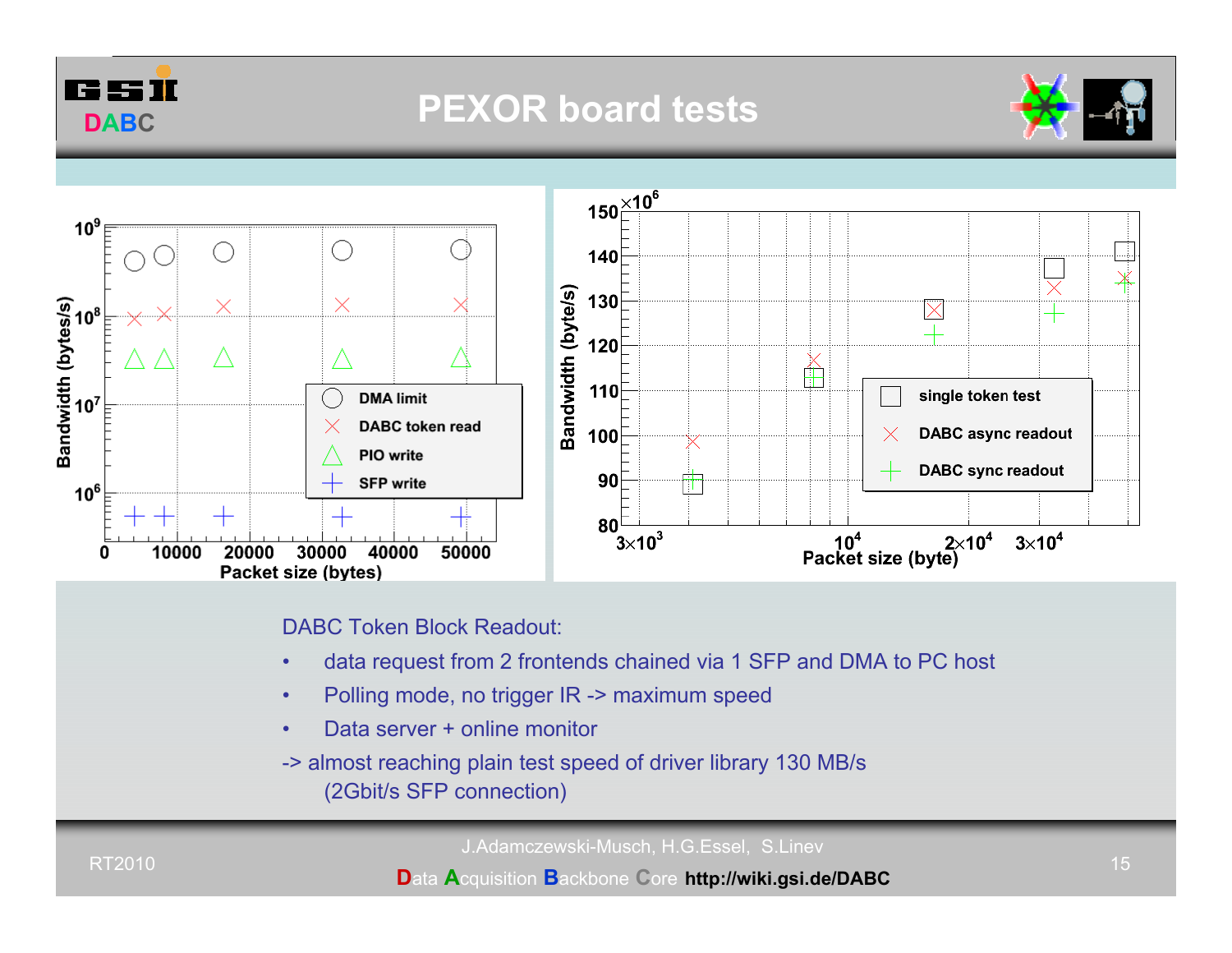

### **Example 2: DABC in CBM test beam**





J.Adamczewski-Musch, H.G.Essel, S.Linev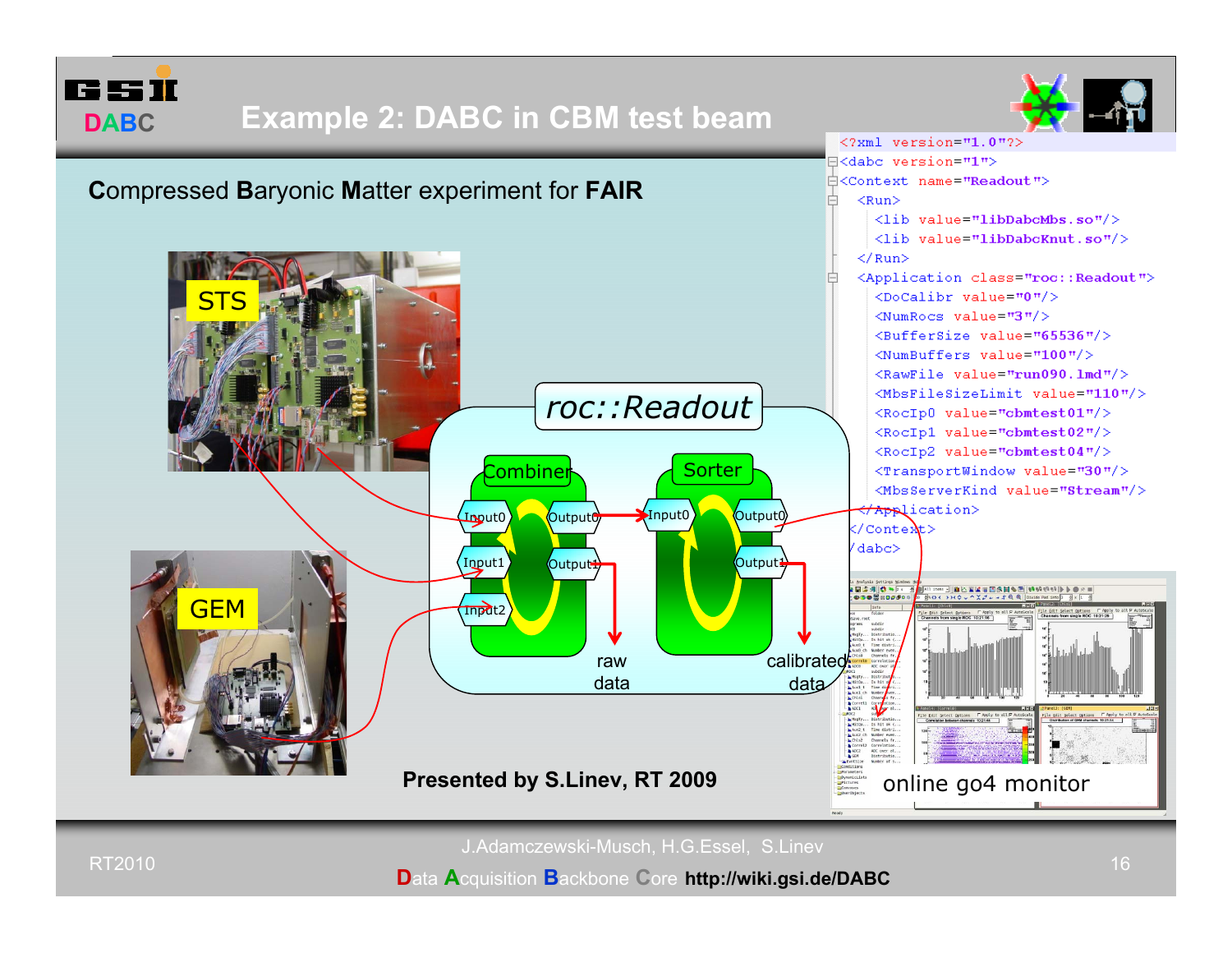



#### CBM Readout controller (ROC),

#### *Kirchhoff Institut für Physik, Heidelberg*